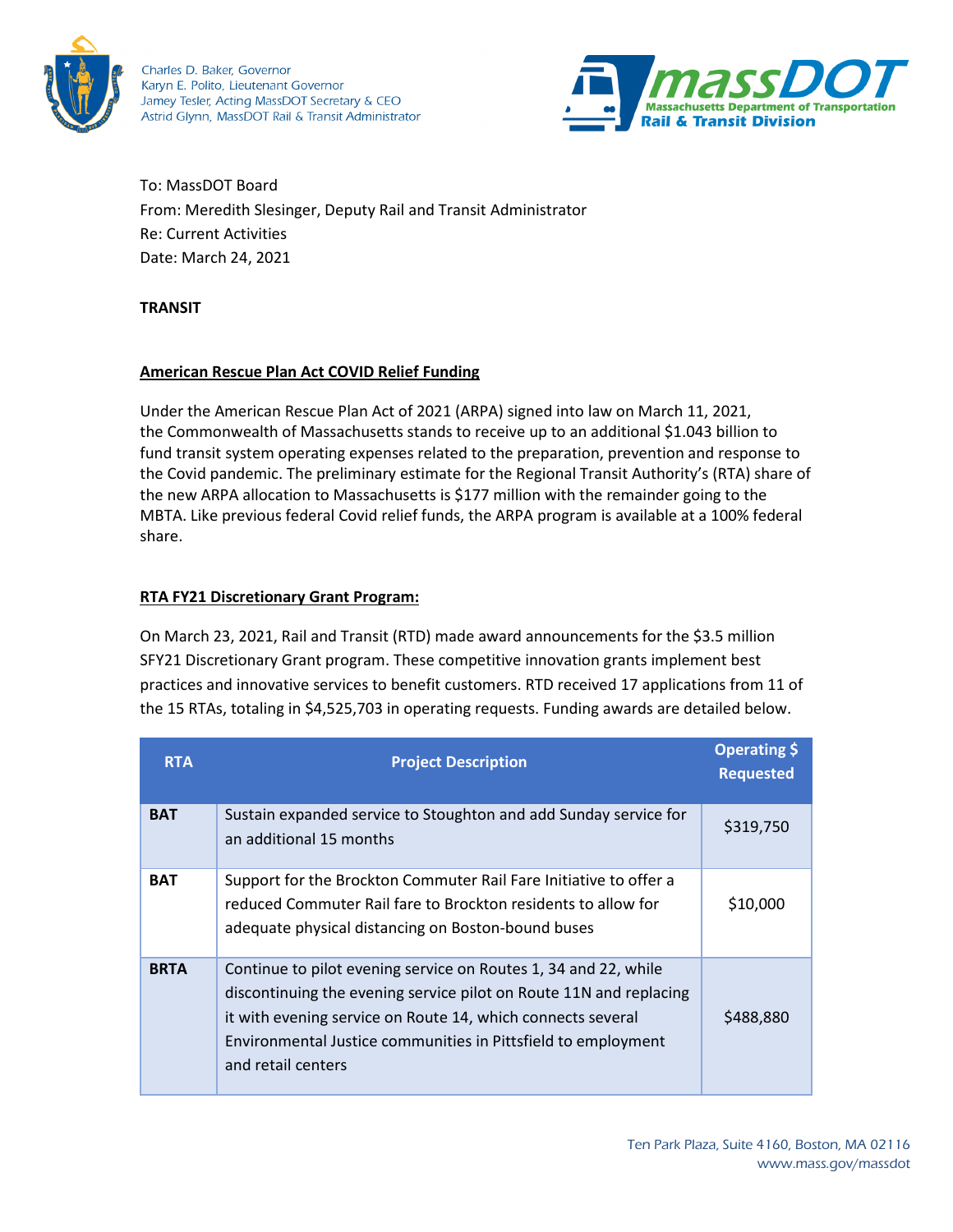| <b>CATA</b><br>Continue to provide Commuter Bus service operating since January<br>between the Rockport and Gloucester Commuter Rail Stations and<br>\$96,680<br>the Beverly Commuter Rail Station, plus an additional trip in the<br>morning and evening<br>FRTA Access Microtransit pilot extension for an additional year<br>\$246,122<br><b>FRTA</b><br>Continue providing GATRA Go microtransit service in the Plymouth<br><b>GATRA</b><br>\$340,000<br>area five days per week from 8:00AM-4:00PM<br><b>MART</b><br>Improvements to the MART JARC program through an expansion<br>of hours and adding 6 additional communities to the service area,<br>\$95,000<br>accompanied by a major marketing campaign<br><b>MWRTA</b><br>Expansion of the MWRTA CatchConnect Service to include Sunday<br>service for existing DR customers and service to the Framingham<br>Golden Triangle, an area in Natick and Framingham that consists of<br>\$400,000<br>the Natick Mall, Walmart, Shoppers World, Sherwood Plaza, multi-<br>unit housing communities and large office developments<br><b>PVTA</b><br>Pilot for the Northampton-Holyoke-Springfield Express, consisting<br>of hourly service between Northampton and Holyoke Mall, hourly<br>\$487,000<br>service between Northampton and Union Station, and half-hourly<br>service between Holyoke Mall and Union Station from 7:00AM-<br>8:00PM on weekdays and Saturdays utilizing electric buses<br><b>SRTA</b><br>Extend current pilots for Fall River 5 evening service, New Bedford<br>11 evening service, and the Fall River-New Bedford Intercity<br>\$488,582<br>Express (9X) service for an additional 12 months<br><b>WRTA</b><br>Continued operations of the Via-WRTA on-demand microtransit<br>service in Westborough, with an expansion of the service area into<br>\$527,986<br>the neighboring town of Shrewsbury<br><b>TOTAL</b><br>\$3,500,000 |  |  |
|-----------------------------------------------------------------------------------------------------------------------------------------------------------------------------------------------------------------------------------------------------------------------------------------------------------------------------------------------------------------------------------------------------------------------------------------------------------------------------------------------------------------------------------------------------------------------------------------------------------------------------------------------------------------------------------------------------------------------------------------------------------------------------------------------------------------------------------------------------------------------------------------------------------------------------------------------------------------------------------------------------------------------------------------------------------------------------------------------------------------------------------------------------------------------------------------------------------------------------------------------------------------------------------------------------------------------------------------------------------------------------------------------------------------------------------------------------------------------------------------------------------------------------------------------------------------------------------------------------------------------------------------------------------------------------------------------------------------------------------------------------------------------------------------------------------------------------------------------------------------------------------------------------------------------|--|--|
|                                                                                                                                                                                                                                                                                                                                                                                                                                                                                                                                                                                                                                                                                                                                                                                                                                                                                                                                                                                                                                                                                                                                                                                                                                                                                                                                                                                                                                                                                                                                                                                                                                                                                                                                                                                                                                                                                                                       |  |  |
|                                                                                                                                                                                                                                                                                                                                                                                                                                                                                                                                                                                                                                                                                                                                                                                                                                                                                                                                                                                                                                                                                                                                                                                                                                                                                                                                                                                                                                                                                                                                                                                                                                                                                                                                                                                                                                                                                                                       |  |  |
|                                                                                                                                                                                                                                                                                                                                                                                                                                                                                                                                                                                                                                                                                                                                                                                                                                                                                                                                                                                                                                                                                                                                                                                                                                                                                                                                                                                                                                                                                                                                                                                                                                                                                                                                                                                                                                                                                                                       |  |  |
|                                                                                                                                                                                                                                                                                                                                                                                                                                                                                                                                                                                                                                                                                                                                                                                                                                                                                                                                                                                                                                                                                                                                                                                                                                                                                                                                                                                                                                                                                                                                                                                                                                                                                                                                                                                                                                                                                                                       |  |  |
|                                                                                                                                                                                                                                                                                                                                                                                                                                                                                                                                                                                                                                                                                                                                                                                                                                                                                                                                                                                                                                                                                                                                                                                                                                                                                                                                                                                                                                                                                                                                                                                                                                                                                                                                                                                                                                                                                                                       |  |  |
|                                                                                                                                                                                                                                                                                                                                                                                                                                                                                                                                                                                                                                                                                                                                                                                                                                                                                                                                                                                                                                                                                                                                                                                                                                                                                                                                                                                                                                                                                                                                                                                                                                                                                                                                                                                                                                                                                                                       |  |  |
|                                                                                                                                                                                                                                                                                                                                                                                                                                                                                                                                                                                                                                                                                                                                                                                                                                                                                                                                                                                                                                                                                                                                                                                                                                                                                                                                                                                                                                                                                                                                                                                                                                                                                                                                                                                                                                                                                                                       |  |  |
|                                                                                                                                                                                                                                                                                                                                                                                                                                                                                                                                                                                                                                                                                                                                                                                                                                                                                                                                                                                                                                                                                                                                                                                                                                                                                                                                                                                                                                                                                                                                                                                                                                                                                                                                                                                                                                                                                                                       |  |  |
|                                                                                                                                                                                                                                                                                                                                                                                                                                                                                                                                                                                                                                                                                                                                                                                                                                                                                                                                                                                                                                                                                                                                                                                                                                                                                                                                                                                                                                                                                                                                                                                                                                                                                                                                                                                                                                                                                                                       |  |  |

# **March RTA Council Meeting-FY22-23 RTA MOU Update:**

On March 11<sup>th</sup>, RTD and Acting Secretary Jamey Tesler chaired the quarterly RTA Council meeting. The meeting featured a presentation by MassINC on two polls it recently conducted on